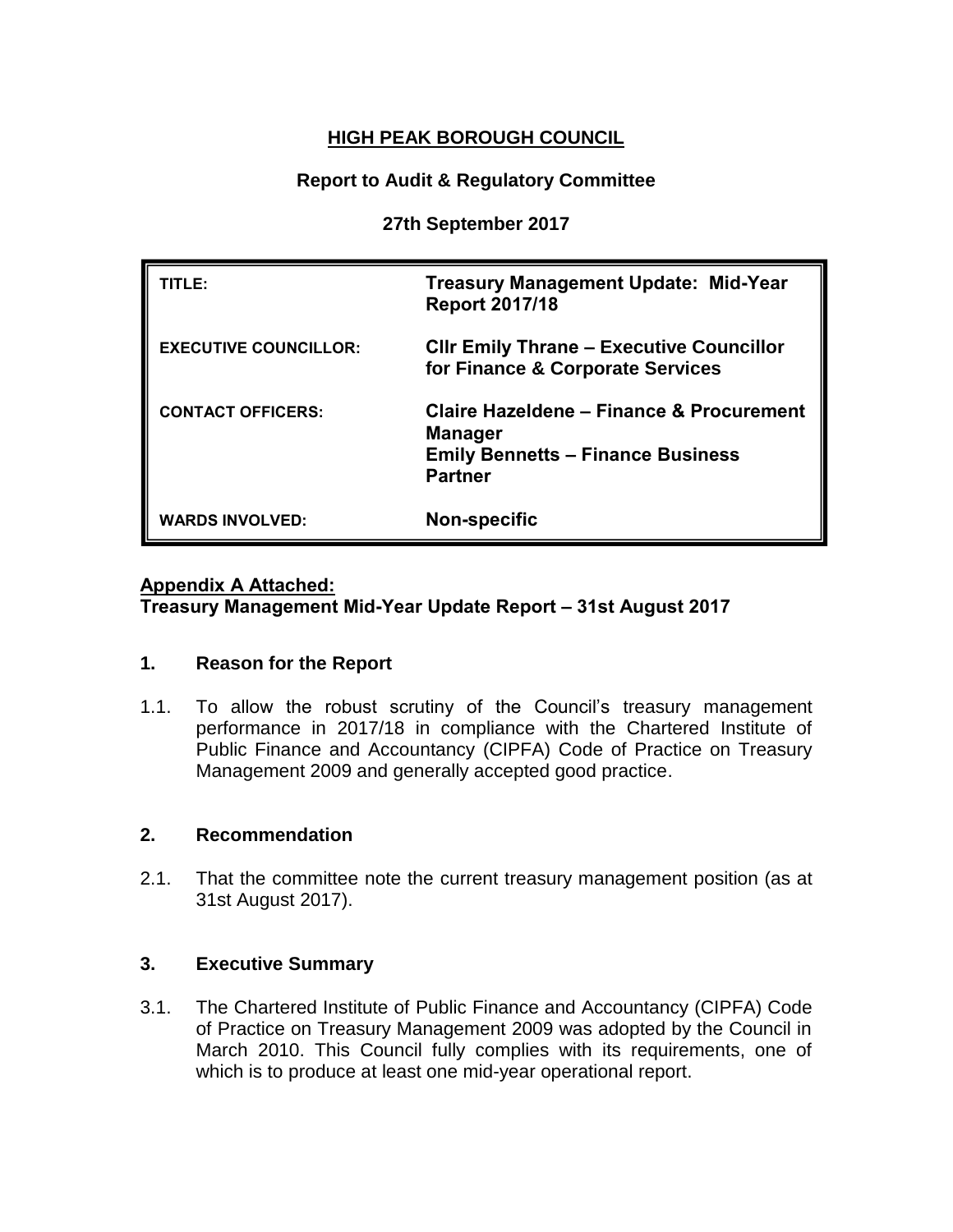- 3.2. This report comprises the following:
	- The latest interest rate forecast:
	- Investment income earned to date and projected for 2017/18;
	- The current investment portfolio;
	- The capital programme update, borrowing portfolio with projected borrowing costs for 2017/18 and debt rescheduling options; and
	- Compliance against Prudential and Treasury indicators set in the Treasury Management Strategy 2017/18.
- 3.3. The main headlines include:
	- The Bank of England base rate remained unchanged at 0.25%.
	- The investment income budget is expected to be on target as the current low interest environment was anticipated.
	- The borrowing costs budget for external borrowing is currently expected to be to budget overall. However, a saving to the HRA of £60,000 is anticipated; with a corresponding overspend to the General Fund as a result of the net charge attributed to each fund for borrowing and investments under the one pool approach. This is dependent on the actual borrowing requirment for the General Fund.
	- The average return on investments achieved by the Council during the period to 1st July to 31st August was 0.47%. This compares favorably to short-term industry benchmarks.
	- The Council's investment portfolio totalled £19.7million spread across seven separate institutions as at 31st August 2017.
	- The Council's total level of debt as at 31st August was £72,236,303 (including finance leases) and the average rate of borrowing is 3.80%.
	- Capita plc announced on 23rd June 2017 that it had exchanged contracts with Link Group for the sale of the division Capita Asset Services, the Council's treasury management advisors. The Council has been assured of Capita Asset Services' ongoing commitment to client service and that there will be no disruption to service levels or the teams who provide support.

### **4. How this report links to Corporate Priorities**

4.1. An effective treasury management function is critical in safeguarding and effectively managing the financial resources at the Council's disposal. Sufficient financial resources are required to deliver and underpin all of the Council's main priorities.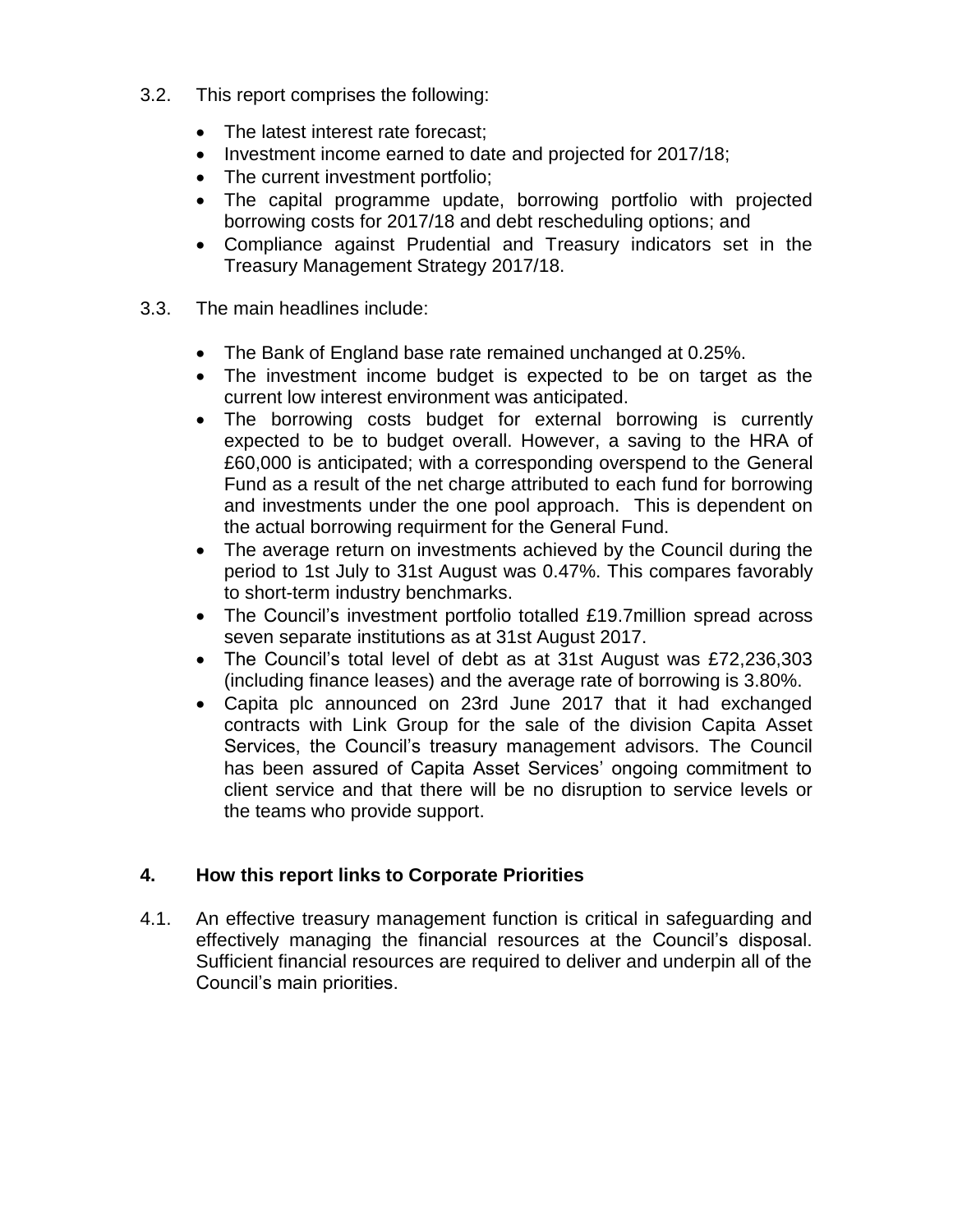### **5. Options and Analysis**

5.1. This report sets out the Treasury Management position for High Peak Borough Council for 2017/18 to date and the projected outturn. As such it is a statement of fact and there are no options.

### **6. Implications**

- 6.1. Community Safety (Crime and Disorder Act 1998) None
- 6.2. Workforce None
- 6.3. Equality and Diversity/ Equality Impact Assessment This report has been prepared in accordance with the Council's Equality and Diversity policies.
- 6.4. Financial Considerations Financial considerations are embedded throughout the report.
- 6.5. Legal None
- 6.6. Sustainability None
- 6.7. Internal and External Consultation **None**

### 6.8. Risk Assessment

There are a number of inherent financial risks associated with Treasury Management activity, not least the potential for loss of interest and/ or deposits. For this reason, the Council engages the services of external Treasury Management advisors, Capita Asset Services ('Capita').

Investment and borrowing decisions are made in accordance with the Council's formally adopted Treasury Management Strategy. That Strategy includes a number of risk management features such as the overriding priority that security of deposit takes precedence over return on investment.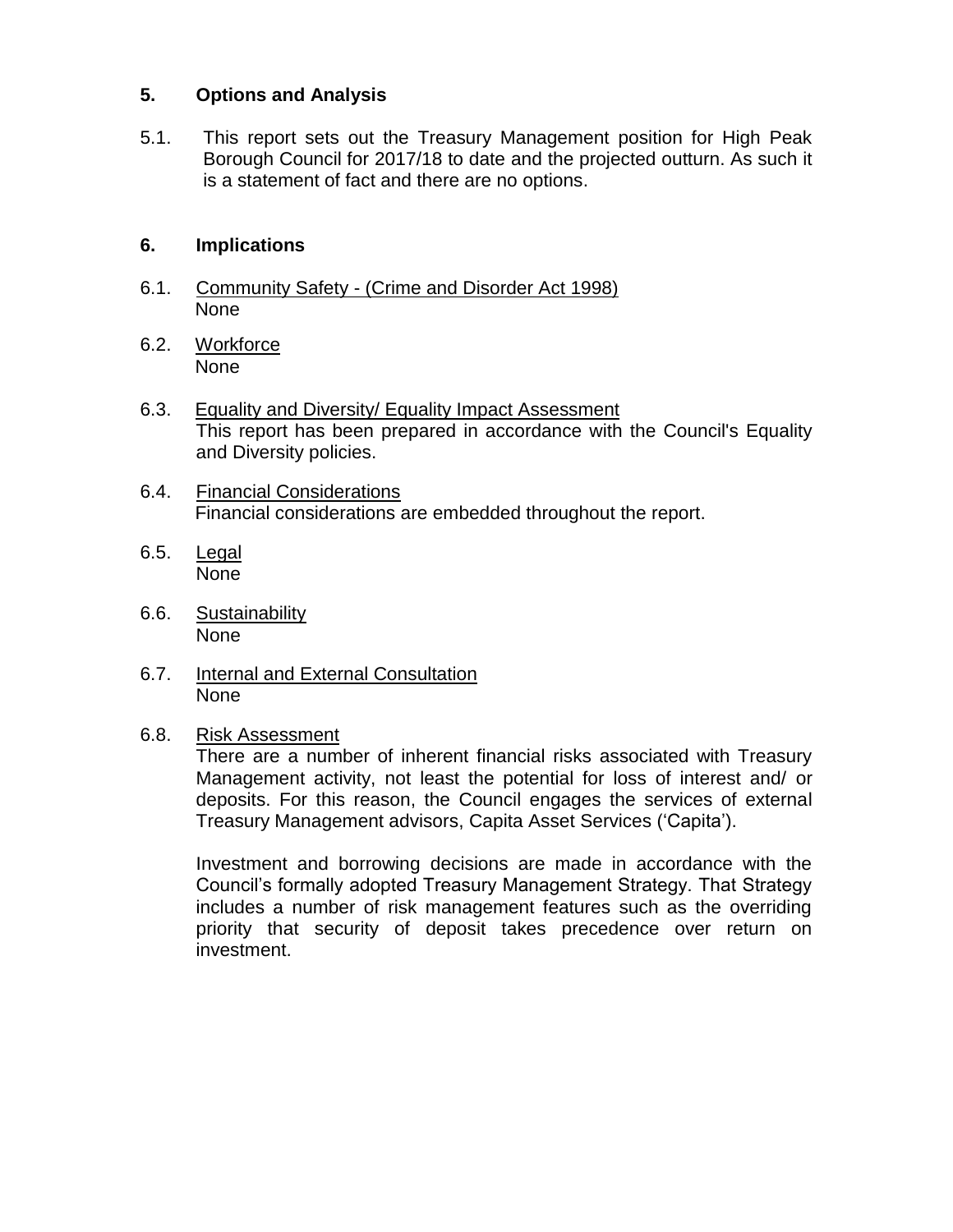### **ANDREW P STOKES Executive Director (Transformation) & Chief Finance Officer**

### *Background Papers Location Contacts*

'Treasury Management – Governance and Scrutiny Arrangements' (Audit & Regulatory Committee September 2009)

'Treasury Management Strategy 2017/18 (Audit & Regulatory Committee February 2017)

Finance & Performance, Town Hall, Buxton

Claire Hazeldene Finance & Procurement Manager Tel. 01538 395400 Ext. 4191

Emily Bennetts Finance Business Partner Tel. 01538 395400 Ext. 4186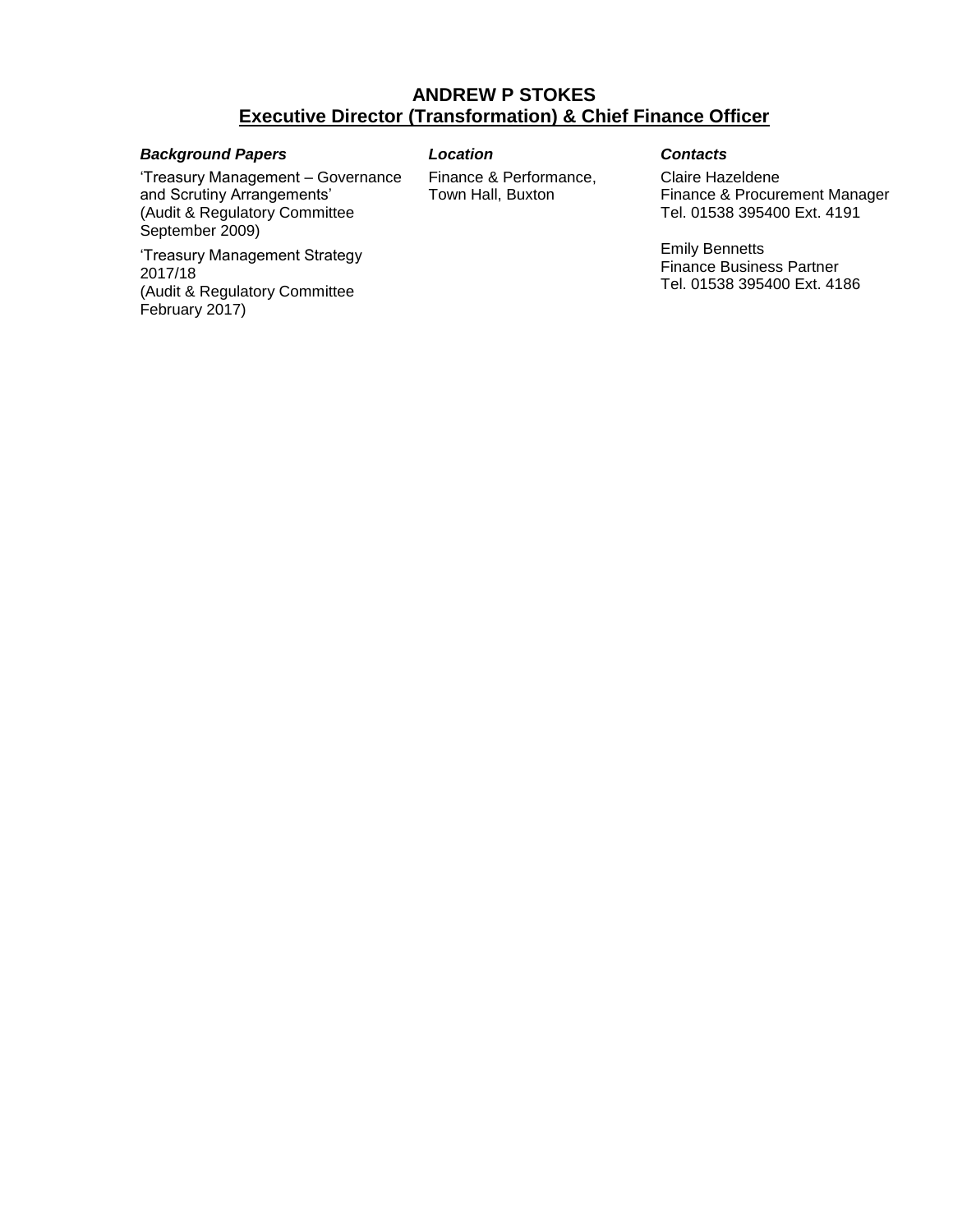# **High Peak Borough Council**

## **Working for our community**

## **Treasury Management Update 31st August 2017**

- 1. Introduction
- 2. Economic Forecast Interest Rates
- 3. Investment Income
- 4. Investment Portfolio
- 5. Capital Programme Update & Borrowing Position
- 6. Prudential Indicators
- 7. Treasury Management Advisors
- 8. MiFID II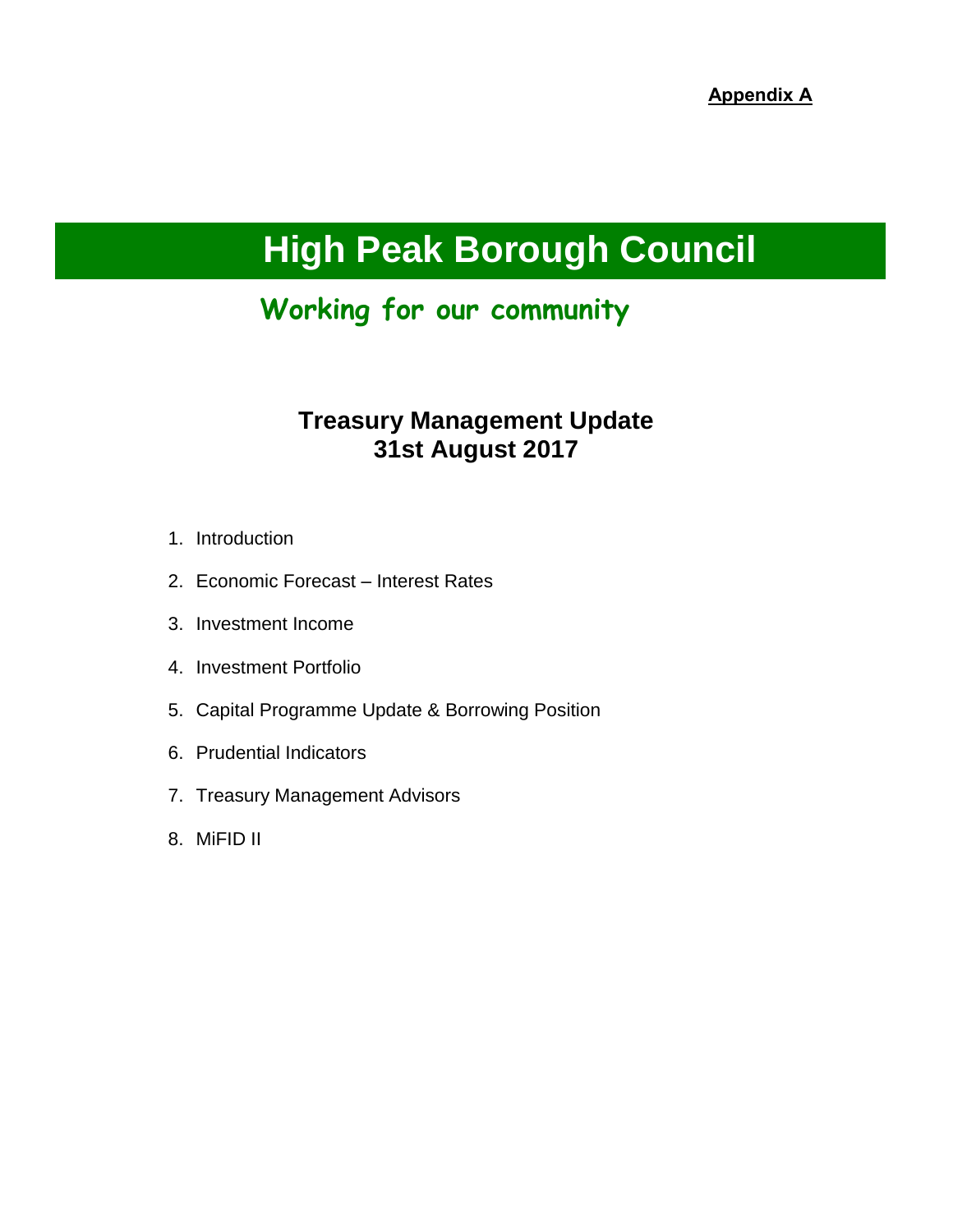### **1. Introduction**

- 1.1. Treasury Management is defined as "The management of the Authority's investments and cash flows, its banking, money market and capital market transactions; the effective control of the risks associated with those activities; and the pursuit of optimum performance consistent with those risks".
- 1.2. The Council has adopted CIPFA's revised Code of Practice for Treasury Management (2009) which recommends that Members should be briefed on Treasury Management activities at least twice a year.
- 1.3. The Audit & Regulatory Committee has delegated responsibility for scrutinising the treasury function. The Committee's role includes approval of the annual treasury management strategy and scrutiny of operational treasury management reports. Decisions taken by the Audit & Regulatory Committee are reported to full Council.
- 1.4. The Treasury Management Strategy Statement (TMSS) for 2017/18 was approved by Council on 14<sup>th</sup> February 2017. This report details treasury management performance up to the 31<sup>st</sup> August 2017 and projects forward for the remainder of the financial year.

### **2. Economic Forecast – Interest Rates**

2.1. The latest base rate and PWLB (Public Works Loan Board) forecast from the Council's treasury advisers, Capita Asset Services ('Capita'), is shown below:

| %                | Sep-<br>17 | Dec-<br>17 | Mar-<br>18 | Jun-<br>18 | Sep-<br>18 | Dec-<br>18 | Mar-<br>19 | Jun-<br>19 | Sep-<br>19 | Dec-<br>19 | Mar-<br>20 |
|------------------|------------|------------|------------|------------|------------|------------|------------|------------|------------|------------|------------|
|                  |            |            |            |            |            |            |            |            |            |            |            |
| <b>Bank Rate</b> | 0.25       | 0.25       | 0.25       | 0.25       | 0.25       | 0.25       | 0.25       | 0.50       | 0.50       | 0.75       | 0.75       |
| 5yr PWLB         |            |            |            |            |            |            |            |            |            |            |            |
| rate             | 1.40       | 1.50       | 1.60       | 1.70       | 1.70       | 1.80       | 1.80       | 1.90       | 1.90       | 2.00       | 2.00       |
| 10r PWLB         |            |            |            |            |            |            |            |            |            |            |            |
| rate             | 2.10       | 2.20       | 2.30       | 2.30       | 2.40       | 2.40       | 2.50       | 2.50       | 2.60       | 2.60       | 2.70       |
| 25yr PWLB        |            |            |            |            |            |            |            |            |            |            |            |
| rate             | 2.80       | 2.90       | 2.90       | 3.00       | 3.00       | 3.10       | 3.10       | 3.20       | 3.20       | 3.30       | 3.30       |
| <b>50yr PWLB</b> |            |            |            |            |            |            |            |            |            |            |            |
| rate             | 2.60       | 2.70       | 2.70       | 2.80       | 2.80       | 2.90       | 2.90       | 3.00       | 3.00       | 3.10       | 3.10       |

- 2.2. Following the latest Bank of England quarterly Inflation Report on  $3<sup>rd</sup>$ August, Capita has reviewed their interest forecasts. They remain unchanged as they have "seen very little in the way of any material change of any significance over the last three months to warrant making any changes".
- 2.3. The extent of uncertainties at the current time continues to mean that the interest rate forecast is likely to be subject to changes.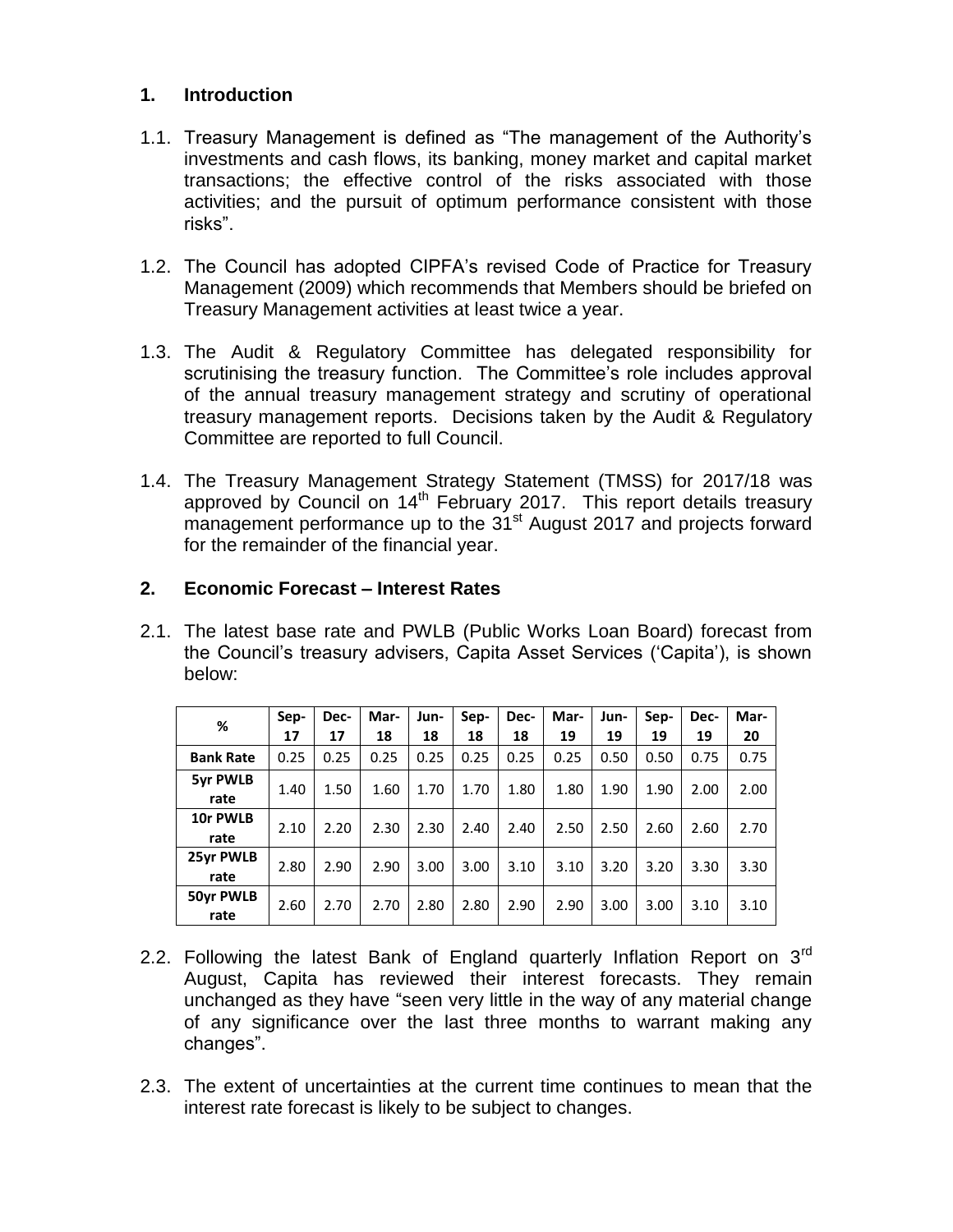### **3. Investment Income**

- 3.1. Interest earned on investment deposits up to 31<sup>st</sup> August 2017 totalled £31,900. The Council has budgeted to receive £64,720 in investment income in 2017/18. The budget was set with the expectation that the low interest environment would continue, therefore the interest receipts are expected to be on target.
- 3.2. Average interest rates achieved on the Council's investments are shown in the table below; these compare favourably to the LIBID rates, the recognised industry benchmark rates:

| <b>Comparator</b>                     | Average<br><b>Rate Q1</b> | Average<br>Rate<br><b>Jul-Aug</b> |
|---------------------------------------|---------------------------|-----------------------------------|
| <b>HPBC Total</b>                     | 0.44%                     | 0.47%                             |
| HPBC Long-term fixed (>364 days)      |                           |                                   |
| HPBC Short-term fixed (<364 days)     | $0.55\%$                  | 0.56%                             |
| <b>HPBC Short-term instant access</b> | 0.35%                     | 0.36%                             |
| <b>Benchmarks (Capita)</b>            |                           |                                   |
| *LIBID 7 Day Rate                     | 0.11%                     | 0.11%                             |
| *LIBID 3 Month Rate                   | 0.19%                     | 0.16%                             |
| *LIBID 6 Month Rate                   | 0.33%                     | $0.30\%$                          |
| *LIBID 12 Month Rate                  | 0.54%                     | 0.50%                             |
| Current Base Rate                     | 0.25%                     | 0.25%                             |

*\*LIBID = London Inter Bank Bid Rate*

3.3. The table below highlights the level of investment activity and the rates obtained in the period from 1<sup>st</sup> July to 31<sup>st</sup> August 2017. Investments are made in line with Capita's creditworthiness guidance and the duration limits applied to each colour banding.

| <b>Institution</b>                                                              | <b>Country of</b><br><b>Domicile</b> | <b>Amount</b>                 | Length   | Rate   |
|---------------------------------------------------------------------------------|--------------------------------------|-------------------------------|----------|--------|
| <b>Nationwide Building Society</b>                                              | UK                                   | £1,000,000                    | 6 months | 0.32%  |
| <b>Lloyds Bank</b>                                                              | UK                                   | £1,000,000                    | 6 months | 0.55%  |
| <b>Goldman Sachs</b>                                                            | UK                                   | £2,000,000                    | 6 months | 0.585% |
|                                                                                 |                                      |                               |          |        |
| <b>Instant Access Cash</b><br>(Instant Access Accounts & Money<br>Market Funds) | UK                                   | £1,356,000<br>(daily average) |          | 0.36%  |

3.4. The rates achieved by the Council vary by institution, by duration of investment and by the timing of when the investment was made. The Council's lending criteria restricts the number of financial institutions that are eligible to be on the lending list, and the amount that can be invested with eligible counterparties (and counterparty groups) at any one time.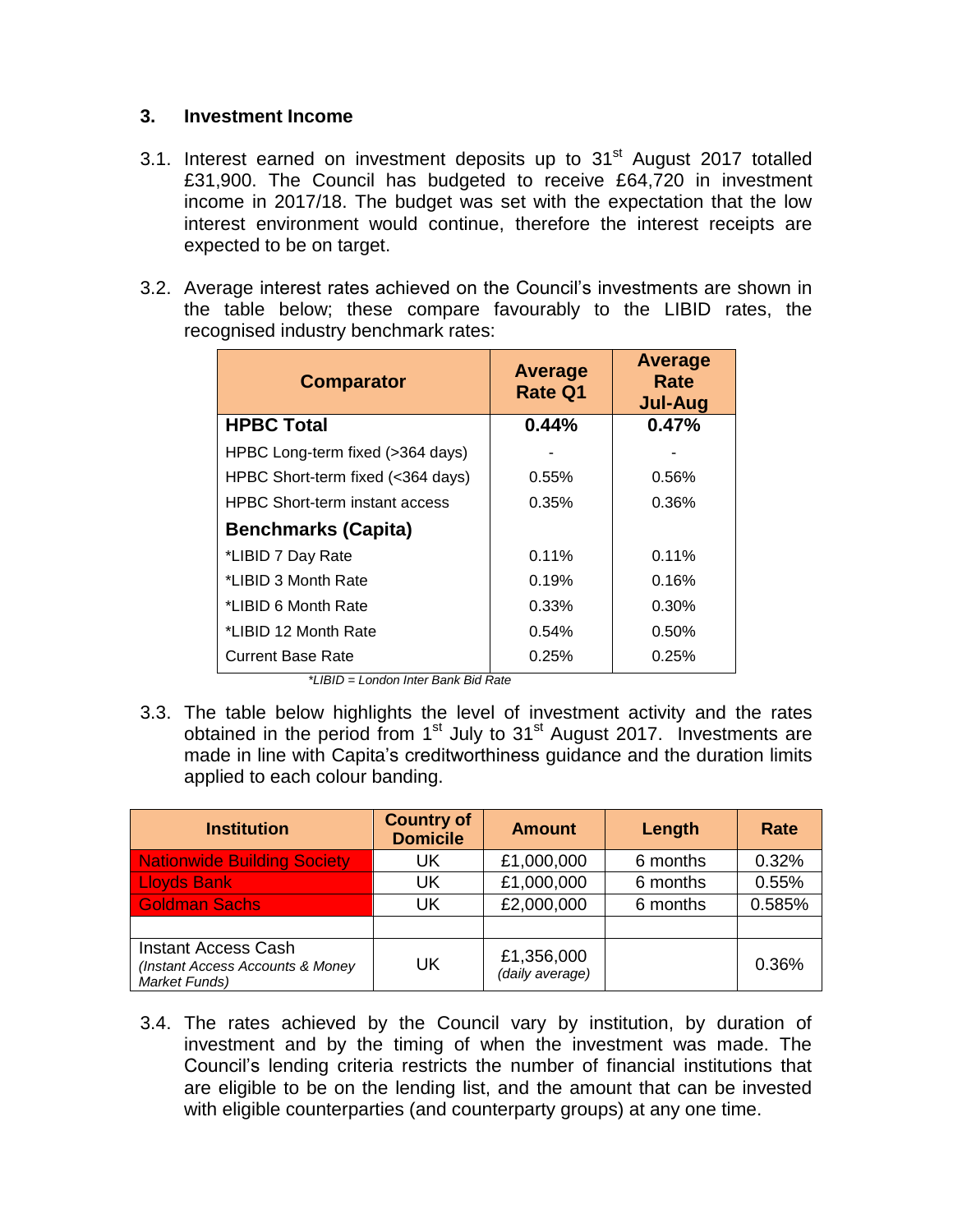3.5. The majority of the investment portfolio is held on a short-term basis (<1 year). The Council continues to utilise same day access business accounts, money market funds, fixed term deposits and certificates of deposits (via the use of custodian King & Shaxson) which offer competitive rates and access to banks that would not necessarily deal direct with the Authority for the sums invested.

### **4. Investment Portfolio**

4.1. The Council manages its investments in-house and invests with financial institutions meeting the Council's approved lending criteria. The Council's investment portfolio at 31<sup>st</sup> August 2017 totalled £19,651,000 as shown in the table below:

| <b>Financial Institution</b> | <b>Country of</b><br><b>Domicile</b> | <b>Amount</b> | <b>Maximum recommended</b><br>lending duration |
|------------------------------|--------------------------------------|---------------|------------------------------------------------|
| Goldman Sachs                | UK.                                  | £4,000,000    | <b>RED (6 months)</b>                          |
| Santander UK                 | UK.                                  | £4,000,000    | <b>RED (6 months)</b>                          |
| <b>Money Market Funds</b>    | UK                                   | £3,700,000    | <b>WHITE (12 months)</b>                       |
| Lloyds Bank                  | UK                                   | £3,150,000    | <b>RED (6 months)</b>                          |
| Nationwide Building Society  | UK.                                  | £2,000,000    | <b>RED (6 months)</b>                          |
| NatWest Bank                 | UK.                                  | £1,801,000    | <b>BLUE (12 months)</b>                        |
| Royal Bank of Scotland       | UK.                                  | £1,000,000    | <b>BLUE (12 months)</b>                        |
| TOTAL                        |                                      | £19,651,000   |                                                |

4.2. The maximum investment term, as recommended by Capita, is shown by colour banding in the table below:

| <b>Colour Banding</b>                                                 | <b>Maximum</b><br><b>Duration of</b><br><b>Investment</b> | UK.<br><b>Banks</b> | <b>International</b><br><b>Banks</b> |
|-----------------------------------------------------------------------|-----------------------------------------------------------|---------------------|--------------------------------------|
| <b>PURPLE</b>                                                         | Up to 2 Years                                             | £5.5 $m$            | £4.0 $m$                             |
| <b>ORANGE</b>                                                         | Up to 1 Year                                              | £4.9m               | £3.3m                                |
| <b>RED</b>                                                            | Up to 6 Months                                            | £4.0 $m$            | £2.7 $m$                             |
| <b>GREEN</b>                                                          | Up to 100 Days                                            | £3.5m               | £2.2m                                |
| <b>BLUE (Part &amp; fully nationalised</b><br>financial institutions) | Up to 1 Year                                              | £5.5 $m$            | n/a                                  |
| <b>BLUE (NatWest)</b>                                                 | Up to 1 Year                                              | £8.2m               | n/a                                  |
| <b>Money Market Funds</b>                                             | Up to 1 Year                                              | £4.9m               | n/a                                  |
| <b>WHITE (Lending to the</b>                                          | Up to 1 Year                                              | n/a                 | n/a                                  |
| <b>Government / Local Authorities)</b>                                | Over 1 Year                                               | £4.0m               | n/a                                  |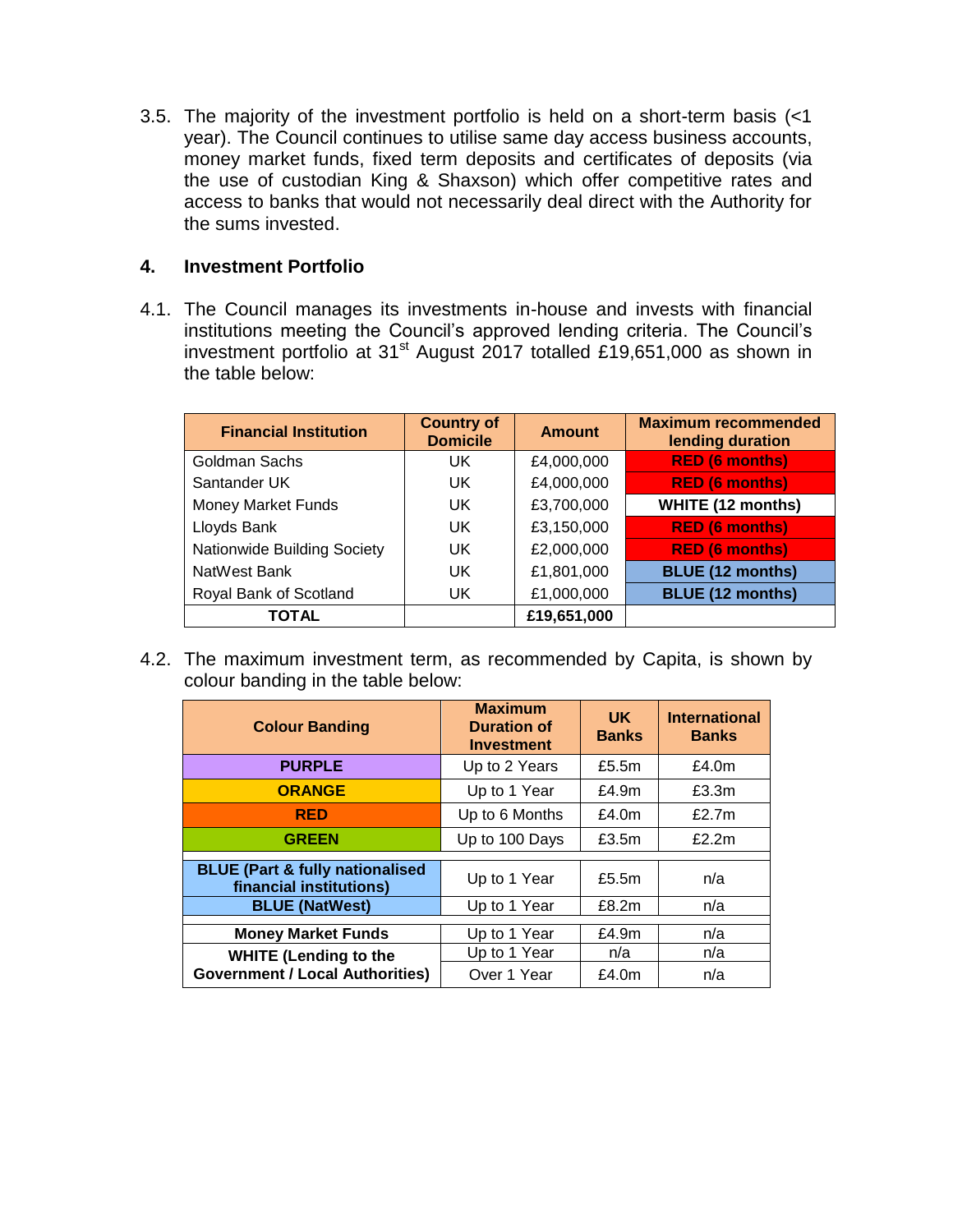4.3. Group limits are also applied:

| Category      | <b>Portfolio</b><br>(% of<br>highest<br>balance*) | Individual<br><b>Principal</b><br>Limit | Portfolio %<br>increased by<br>50% | Group<br><b>Principal</b><br>Limit |
|---------------|---------------------------------------------------|-----------------------------------------|------------------------------------|------------------------------------|
| <b>Blue</b>   | 20%                                               | £5.5m                                   | 30%                                | £8.2m                              |
| <b>Purple</b> | 20%                                               | £5.5m                                   | 30%                                | £8.2m                              |
| <b>Gold</b>   | 18%                                               | £4.9m                                   | 27%                                | £7.4m                              |
| <b>Red</b>    | 15%                                               | £4.0m                                   | 23%                                | £6.3m                              |
| Green         | 13%                                               | £3.5m                                   | 20%                                | £5.5m                              |

4.4. The average level of funds that have been available for investment up to 31<sup>st</sup> August 2017 was £16.8 million. Investments are generally made up of short-term cash and core cash. Short-term cash is dependent on the timing of major payments e.g. precept payments, salaries and creditor payments, and major receipts e.g. receipt of grants and Council Tax direct debits. Core cash is dependent on capital programme commitments.

### **5. Capital Programme Update & Borrowing Position**

### *Capital Programme Update*

5.1. The table below provides current projections for capital expenditure and funding:

|                                       | <b>Original Estimate</b> | <b>Revised Estimate</b> |
|---------------------------------------|--------------------------|-------------------------|
| <b>Total Capital Expenditure</b>      | £9,801,000               | £10,270,000             |
| <b>General Fund</b>                   | £5,865,000               | £6,123,000*             |
| <b>HRA</b>                            | £3,936,000               | £4,147,000*             |
| <b>Funded by:</b>                     |                          |                         |
| <b>Capital Receipts</b>               | £1,031,000               | £1,031,000              |
| <b>External Funding</b>               | £471,000                 | £527,000                |
| <b>Major Repairs Reserve</b>          | £1,550,000               | £2,099,000              |
| <b>HRA Contribution</b>               | £1,997,000               | £1,659,000              |
| 2017/18 Net Financing Requirement     | £4,752,000               | £4,954,000              |
|                                       |                          |                         |
| <b>Capital Financing Requirement</b>  |                          |                         |
| <b>Opening CFR</b>                    | £78,974,000              | £78,784,000             |
| <b>PLUS Net Financing Requirement</b> | £4,752,000               | £4,954,000              |
| <b>LESS Minimum Revenue Provision</b> | (E2,088,000)             | (E2,085,000)            |
| <b>Closing CFR</b>                    | £81,638,000              | £81,653,000**           |
| <b>General Fund</b>                   | £25,779,000              | £25,794,000             |
| Housing                               | £55,859,000              | £55,859,000             |

*\*Includes approved budget carry forwards from 2016/17* 

*\*\*Includes £286,500 Finance Leases*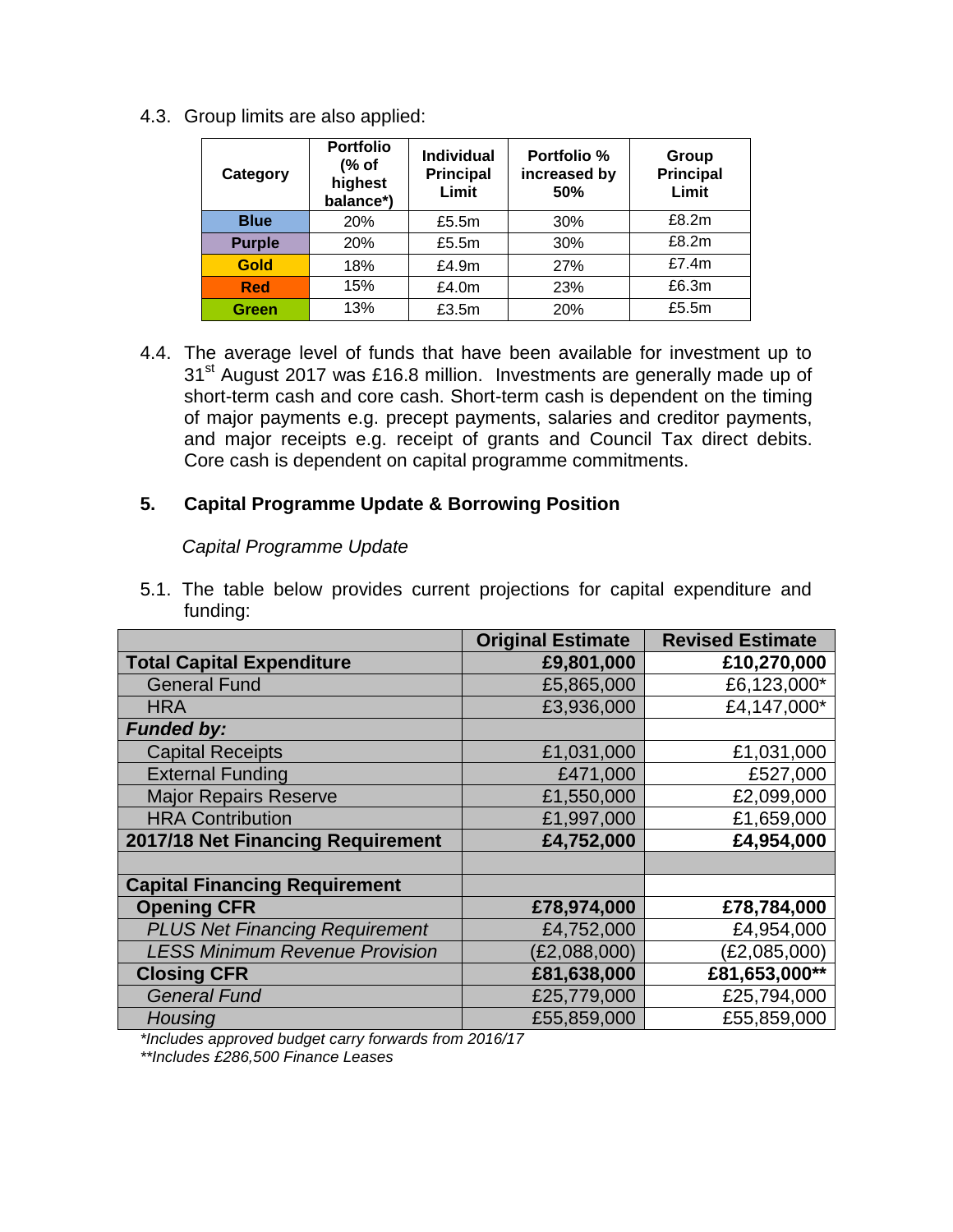- 5.2. The Net Financing Requirement on 2017/18 expenditure is now estimated at £4,954,000: this increase relates to carried forward general fund capital schemes.
- 5.3. The Capital Financing Requirement (CFR) is a prudential indicator set to ensure that the Council's capital investment plans are affordable. The CFR represents the total outstanding capital expenditure which has not yet been paid for from either revenue or capital resources. It is essentially a measure of the Council's underlying need to borrow to finance capital expenditure and is derived by aggregating specified items for the Council's balance sheet. The closing CFR is in line with the Capital Financing Requirement set in the Treasury Strategy Statement. On the basis of the latest forecasts, the Council's capital investment plans remain affordable.

### *Borrowing Position*

5.4. In accordance with the Local Government Act 2003, it is a statutory duty of the Council to determine and keep under review how much it can afford to borrow. Therefore, the Council establishes 'Affordable Borrowing Limits' as part of the prudential indicators within the approved Treasury Management Strategy Statement.

| Lender                         | <b>External</b><br><b>Borrowing</b> | Average<br><b>Interest Rate</b> | <b>Maturity period</b> |
|--------------------------------|-------------------------------------|---------------------------------|------------------------|
| <b>Public Works Loan Board</b> | £54,025,404                         | 3.76%                           | between 1 and 50 years |
| <b>Market Loans</b>            | £12,800,000                         | 4.57%                           | between 5 and 50 years |
| <b>Local Authority Loans</b>   | £5,000,000                          | 2.50%                           | up to 2 years          |
| <b>Finance Leases</b>          | £410,899                            | n/a                             | Up to 4 years          |
| Total                          | £72,236,303                         | 3.80%                           |                        |

5.5. The Council's total outstanding debt as at  $31<sup>st</sup>$  August 2017 is £72,236,303, as detailed in the table below:

- 5.6. The 'operational boundary' (£85,997,000) and 'authorised limit' (£88,497,000) indicators govern the maximum level of external borrowing available to the Council to fund the capital programme. The current level of borrowing is within prudential limits.
- 5.7. The revised capital expenditure budget includes a borrowing requirement of £4.9m (was £4.7m). There has been no 'new' borrowing undertaken to date. The treasury team will continue to monitor the appropriate time to externally borrow based on the profile of spend and opportunities to 'internally' borrow, considering the movement in interest rates and the cost of carry of any borrowings taken.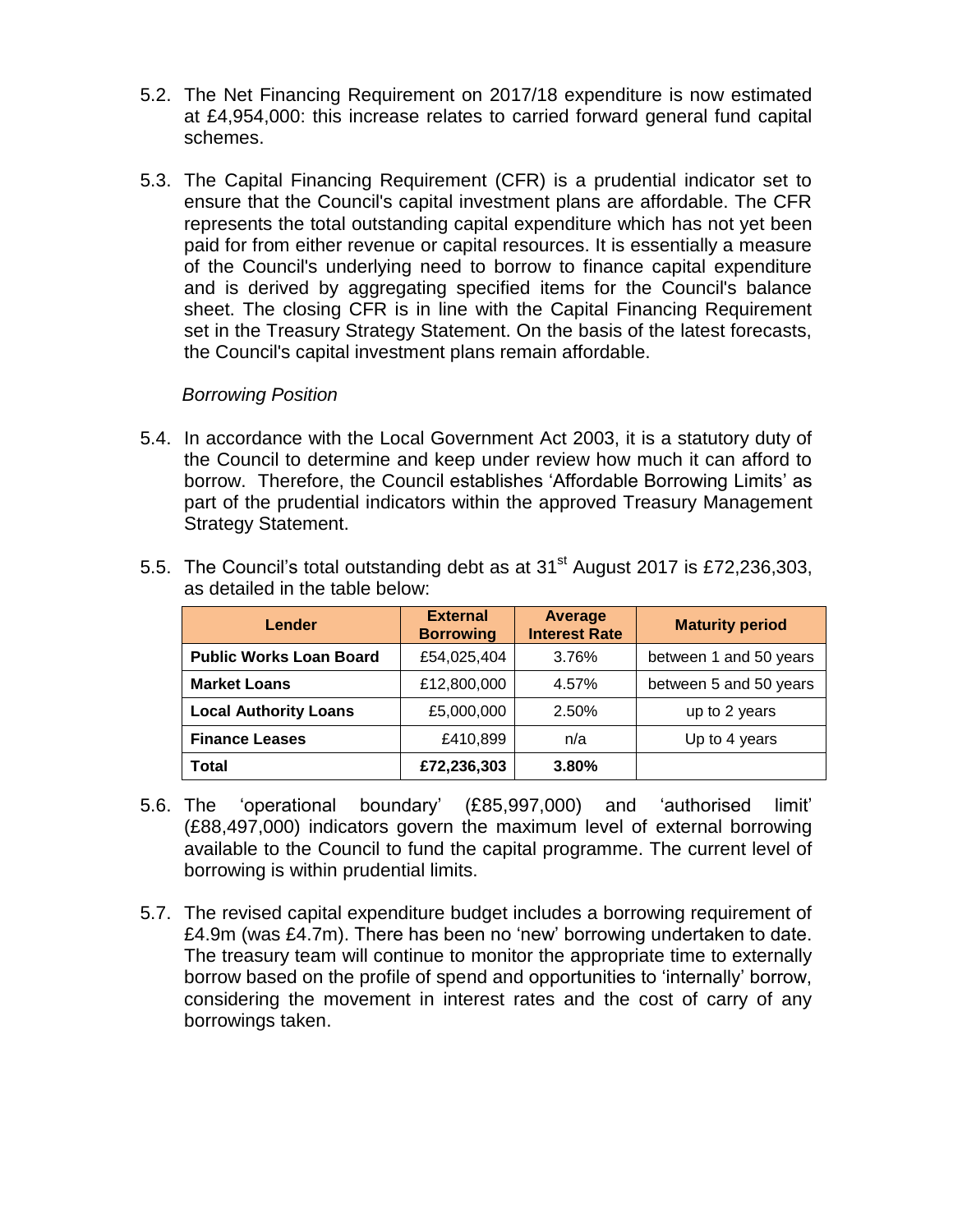- 5.8. The Council's general fund and HRA has budgeted to incur £1,425,230 and £3,381,630 respectively in interest charges and other financing costs in 2017/18. The interest costs on external borrowing are expected to be to budget overall.
- 5.9. However, under the 'one pool' approach to borrowing which the Council adopts, the share of interest costs attributable to the general fund is forecast to be £60,000 more than budgeted; with a corresponding underspend on the HRA. This is due to the repayment of loans during 2016/17, which has taken the Council into an under-borrowed position.
- 5.10.This reduces the overall interest rate chargeable to the HRA than was originally budgeted (as it now includes a rate associated with the internal borrowing element, i.e. investment income foregone, which reduces the overall interest rate chargeable).
- 5.11.However, the forecast is based on the assumption that the General Fund borrowing requirement is £4.9m and new borrowing will be undertaken – this will be monitored throughout the year.
- 5.12.Attention must also be given to the maturity profile of the loans to ensure maturity dates are evenly spread so that the Council is not exposed to a substantial re-financing requirement at any one time, when interest rates are high. The graph below details the maturity profile of current loans.



5.13.Debt rescheduling is the reorganisation of existing debt in such a way as to amend the debt repayments, reduce the principal sum borrowed, alter the degree of volatility of debt or vary the interest payable, thus managing the risk. The treasury team, along with Capita, continually monitor prospects for debt rescheduling to achieve overall financial benefit to the Council.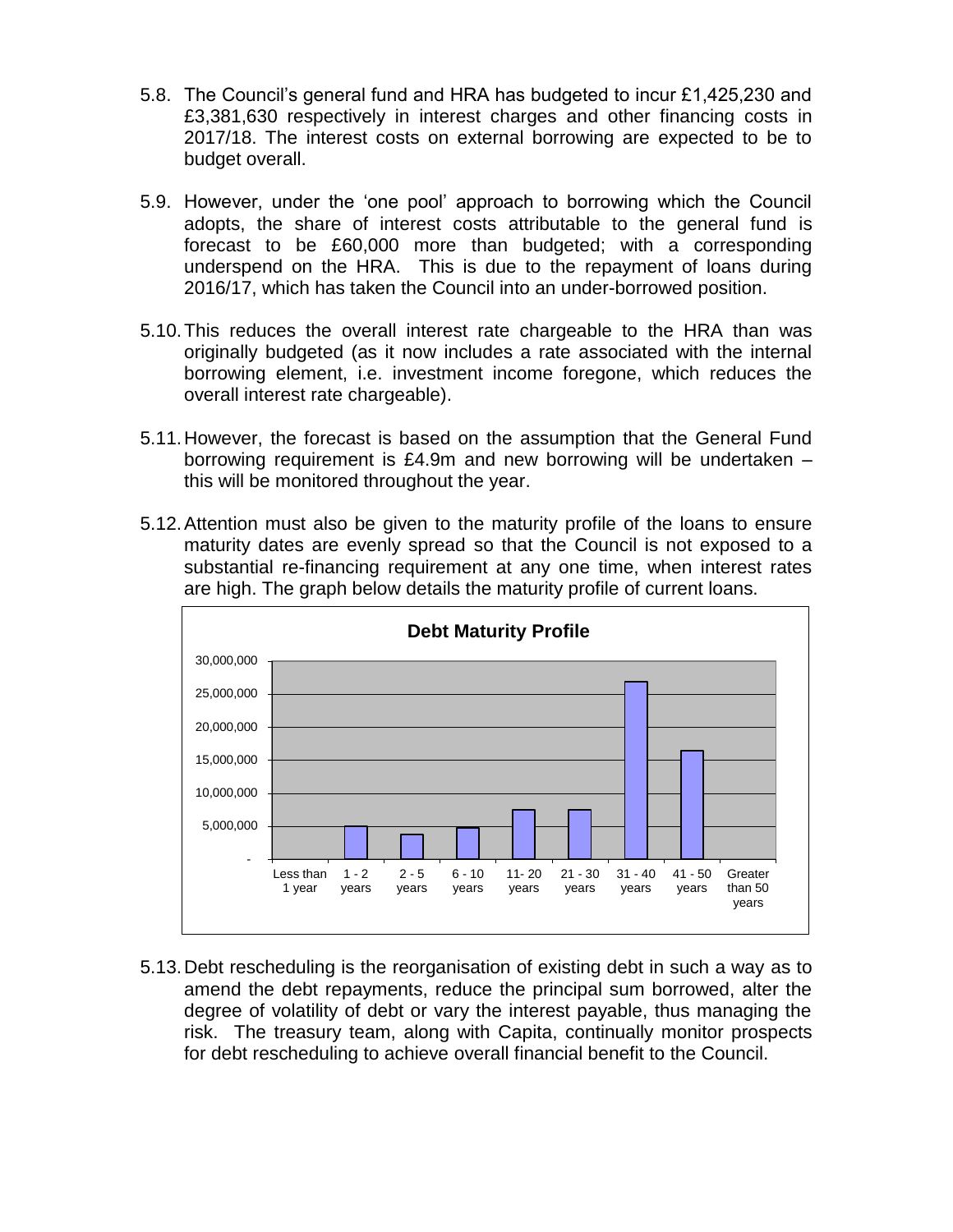5.14.No rescheduling has taken place during 2017/18 to date. The Council will work with Capita to identify any potential debt rescheduling options – taking account of the premium the Council would expect to pay on early redemption compared to the potential interest savings.

### **6. Prudential Indicators**

6.1. The prudential & treasury indicators (as set in the Treasury Management Strategy 2017/18) have not been breached during the year.

### **7. Treasury Management Advisors**

- 7.1. Capita plc announced on  $23<sup>rd</sup>$  June 2017 that it had exchanged contracts with Link Group for the sale of the division Capita Asset Services, the Council's Treasury Management advisors. Link Group are a market leading provider of financial administration solutions with significant presence throughout Australasia, Asia, Africa, the Middle East and Europe. Capita Asset Services also hold market leading positions across all parts of its business, with a presence in complementary jurisdictions in the UK, Europe and Jersey.
- 7.2. The Council has been assured that future plans are all underpinned by Capita Asset Services' ongoing commitment to client service and further investment into their infrastructure, and that there will be no disruption to our service levels or support.
- 7.3. Updates will continue to be given as the exchange moves through to formal completion which is expected later this year following regulatory approvals. There have been no further formal updates from Capita to date, but the latest expectation is for the sale to complete in October 2017 and has been assured again that, for our purposes, business continues as normal.

### **8. MiFID II**

- 8.1. The Markets in Financial Instruments Directive (MiFID) is the EU legislation that regulates firms who provide services to clients linked to 'financial instruments' (share, bonds, units in collective investment schemes and derivatives), and venues where those instruments are traded. The new MiFID II environment is set to commence on 3<sup>rd</sup> January 2018.
- 8.2. Under the new regime, Local Authorities will be deemed "Retail" clients by default. They will have the option to "opt-up" to "Professional" client status, or remain as "Retail".
- 8.3. In order to opt-up, Local Authorities will need to meet Qualitative and Quantitative test criteria: